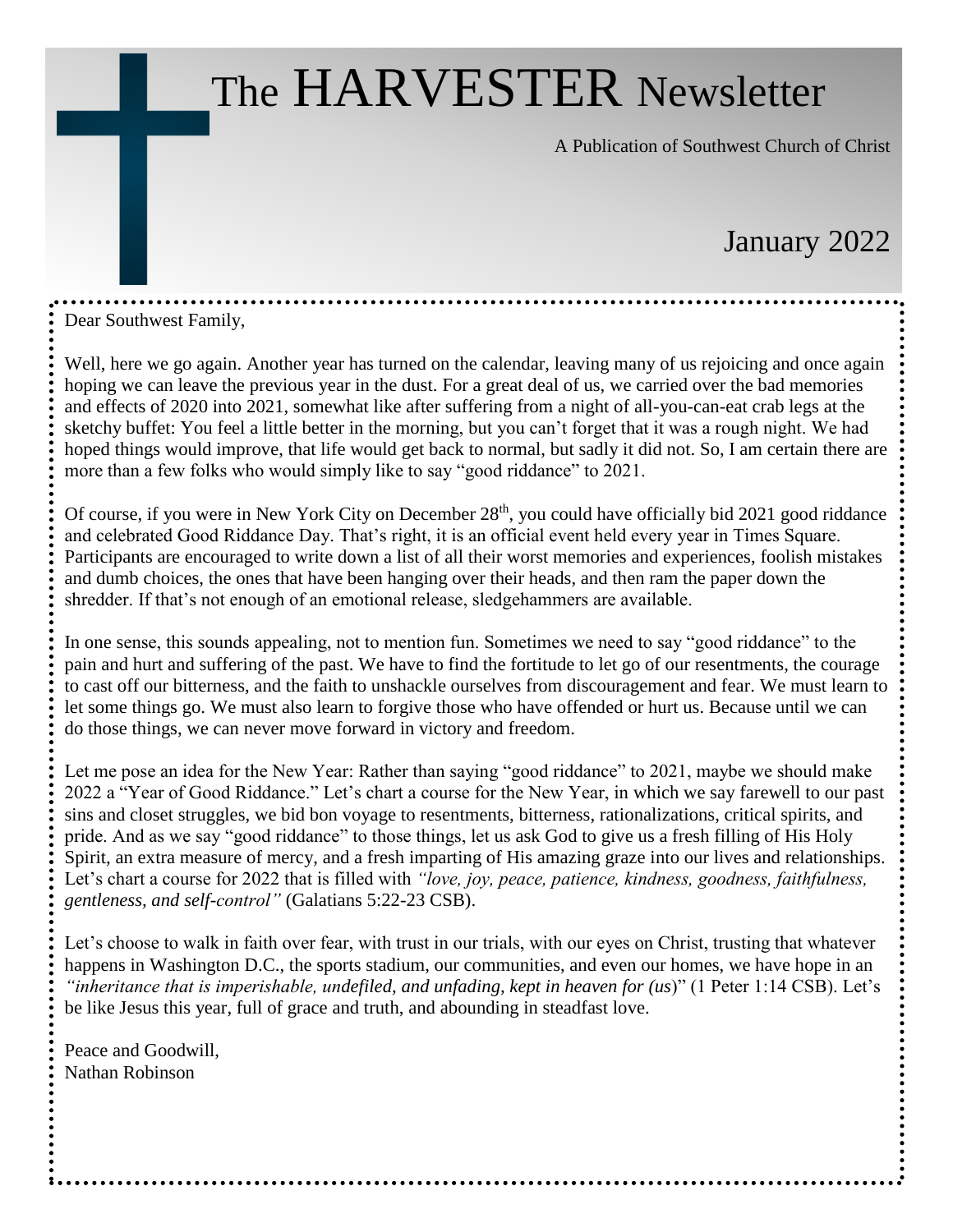## **Events & Information**

#### **Monthly Figures**

In- Service Attendance:

|                | $\bigcap$ $\bigcap$ | (10)<br>ч |  |  |
|----------------|---------------------|-----------|--|--|
| $\overline{r}$ | ັ                   |           |  |  |

*"And they devoted themselves to the apostles' teaching and the fellowship, to the breaking of bread and the prayers"* (Acts 2:42). Thank you for your faithfulness church! We continue to have several folks watching online each week. Please continue to pray for our church family – both those in corporate worship and those being reached by our online ministry.

## **Deacon's List:**

Chair: Audio/Visual: Jared Friedrichsen Secretary: Mike Bunn Parsonage: Maintenance: Lynn Hounshel Special Projects: TBD, Lynn, and Phil Friedrichsen Benevolence: Tony Storad Church (Building): Lynn Hounshel

We are continually blessed by the generosity of God's people. Thank you for your continued financial support so that we may meet the needs of our ministry staff, missionaries, benevolence ministry, and the general ministry of the church. For your convenience, we would like to remind you that online giving is available through our secure internet portal at *https://swccbarberton.com/giving.*

Thank you church family for your ongoing support of Southwest Church of Christ!

| <b>Weekly Need:</b> | <b>Weekly Need:</b> |
|---------------------|---------------------|
| General: \$3,300    | Missions: \$442     |

**Scrapbooking:** The group will be meeting on Saturday  $1/22$  from 10am to 5pm in the fellowship hall. Please bring a gallon drink and/or snack to share.

**B.A.C.M. Food Pantry item:** Canned soups. Please place items in the kitchen inside BACM box.

- **"Senior Moment":** Winter Potluck at church at 12 noon on Tuesday 1/18. Guest speaker will be author Annette Palmer. Please bring your favorite food to share, and either canned goods for BACM or a \$ donation for Rahab Ministries. Questions, see Karen Rummer.
- **WNL:** Dinner begins at 5:30, and studies at 6:30pm. All ages are encouraged to attend, as there are classes for Pre-K, grades K to 5, grades 6 to 12, and Adult's Study. This is an excellent opportunity to bring your friends, family, or neighbors and get them plugged into learning God's Word.
- **Tuesday Morning Ladies Study:** We will resume on 1/11 Tuesday mornings at 10 am. We are using Jean E. Syswerda's book "Women of the Bible". Cost of the book is \$12. Questions, call Karen Rummer 330-671-7463.
- **Rahab Ministries:** They are a faith-based ministry devoted to rescuing and restoring victims of human trafficking. Please consider supporting this ministry financially. Checks may be sent to: Rahab Ministries, PO BOX 13866, Akron, OH 44334.
- **Looking for support?** Elders are available after every Sunday worship service, or by contacting the church office, to speak with you regarding prayer requests or offer spiritual guidance for your concerns.

(Youth Ministry events located on last page)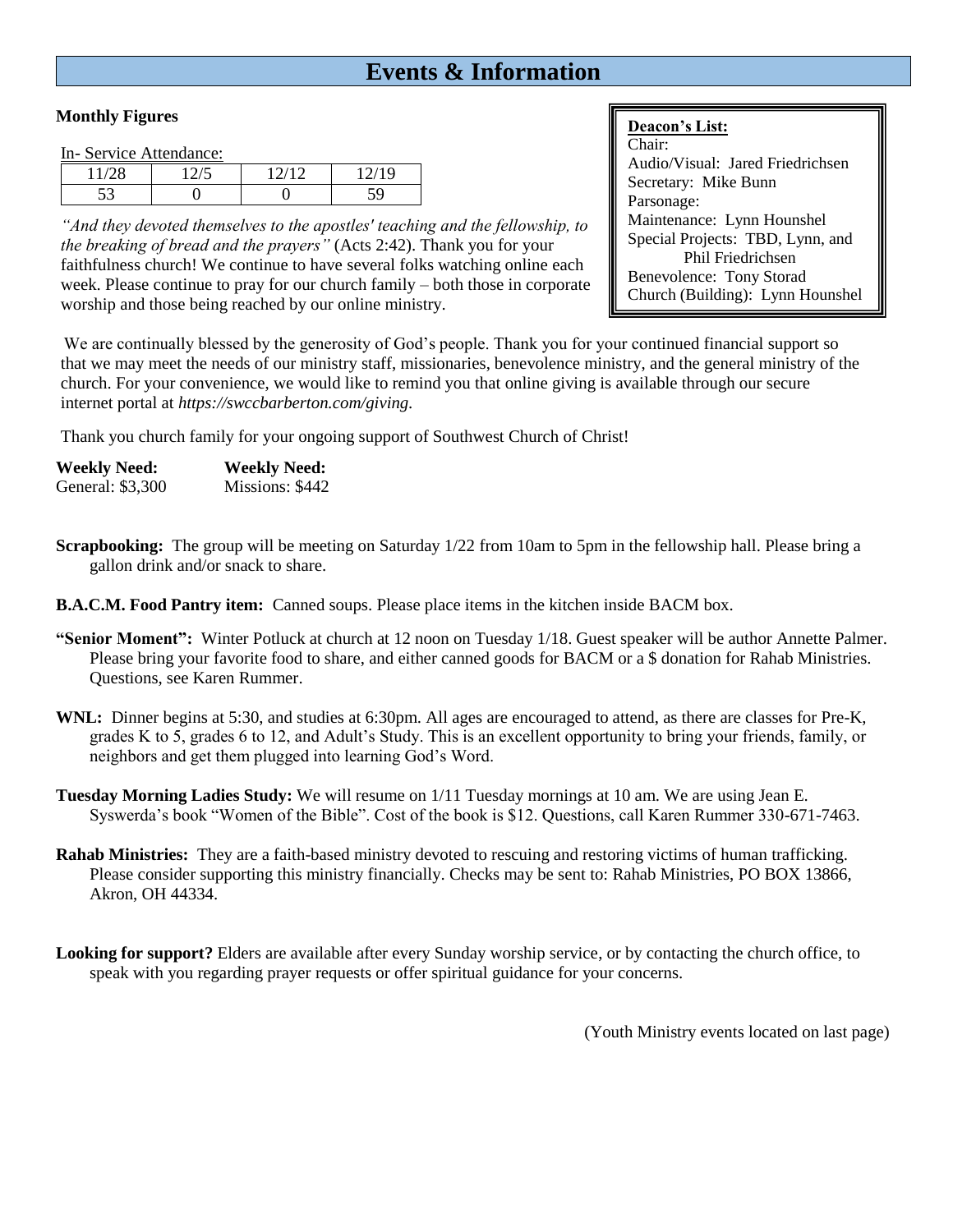| January                                                                                                                                             |                                    |                                                    |                                     |    |                |                    |  |  |
|-----------------------------------------------------------------------------------------------------------------------------------------------------|------------------------------------|----------------------------------------------------|-------------------------------------|----|----------------|--------------------|--|--|
| Sunday                                                                                                                                              | Monday                             | Tuesday                                            | Wednesday Thursday                  |    | Fríday         | Saturday           |  |  |
| "I will give them an undivided heart and put a new spirit in them; I will<br>remove from them their heart of stone and give them a heart of flesh." | $\mathbf{1}$<br>New Year's<br>Day  |                                                    |                                     |    |                |                    |  |  |
| $\overline{2}$                                                                                                                                      | $\overline{3}$                     | 4                                                  | 5<br>Jr. & Sr. Hígh<br>Youth Group  | 6  | $\overline{7}$ | 8                  |  |  |
| 9<br>$Jr.$ & Sr.<br>Hígh Youth<br>Group                                                                                                             | 10                                 | 11<br>Women's<br>Bible Study                       | 12<br>Jr. & Sr. High<br>Youth Group | 13 | 14             | 15                 |  |  |
| 16<br>$Jr.$ & Sr.<br>High Youth<br>Cupcake<br>Wars                                                                                                  | 17<br>Martín<br>Luther<br>King Day | 18<br>Women's<br>Bible Study<br>"Seníor<br>Moment" | 19<br>Jr. & Sr. High<br>Youth Group | 20 | 21             | 22<br>Scrapbooking |  |  |
| 23<br>$Jr.$ & Sr.<br>Hígh Youth<br>Group                                                                                                            | 24                                 | 25<br>Women's<br>Bible Study                       | 26<br><b>WNL</b>                    | 27 | 28             | 29                 |  |  |
| 30<br>$Jr.$ & Sr.<br>Hígh Youth<br>Group                                                                                                            | 31                                 |                                                    |                                     |    |                |                    |  |  |

|      | <b>BIRTHDAYS:</b>     |      | <b>ANNIVERSARIES:</b> |
|------|-----------------------|------|-----------------------|
| 1/5  | Carla Friedrichsen    | 1/7  | Dave & Chris Hodge    |
| 1/9  | <b>Cathy Ross</b>     | 1/17 | Phil & Carla Friedric |
| 1/16 | <b>Bob Klein</b>      |      |                       |
| 1/17 | <b>Barb Hughey</b>    |      |                       |
| 1/19 | Linda Sechler         |      |                       |
| 1/21 | Alice Gerbig          |      |                       |
| 1/22 | <b>Adelyn Kriston</b> |      |                       |
| 1/24 | Deb Martin            |      |                       |
| 1/25 | <b>Joel Martin</b>    |      |                       |
| 1/30 | Dick Smith            |      |                       |

| <b>BIRTHDAYS:</b> |                    | <b>ANNIVERSARIES:</b> |                           |  |
|-------------------|--------------------|-----------------------|---------------------------|--|
| 1/5               | Carla Friedrichsen |                       | Dave & Chris Hodge        |  |
| 1/9               | <b>Cathy Ross</b>  |                       | Phil & Carla Friedrichsen |  |

Did you have a birthday or anniversary this month that we missed? Would you like to have your special day added to our calendar? Write your name, the occasion, and the date on the prayer tab in the bulletin. Place the tab in the offering plate on any Sunday. Or you may send an email to: kdbusch15@gmail.com, and I will gladly include your information.

**Do you know someone who would positively benefit from reading The HARVESTER? Our newsletter is now available on the Southwest Church of Christ webpage under the Ministries tab.**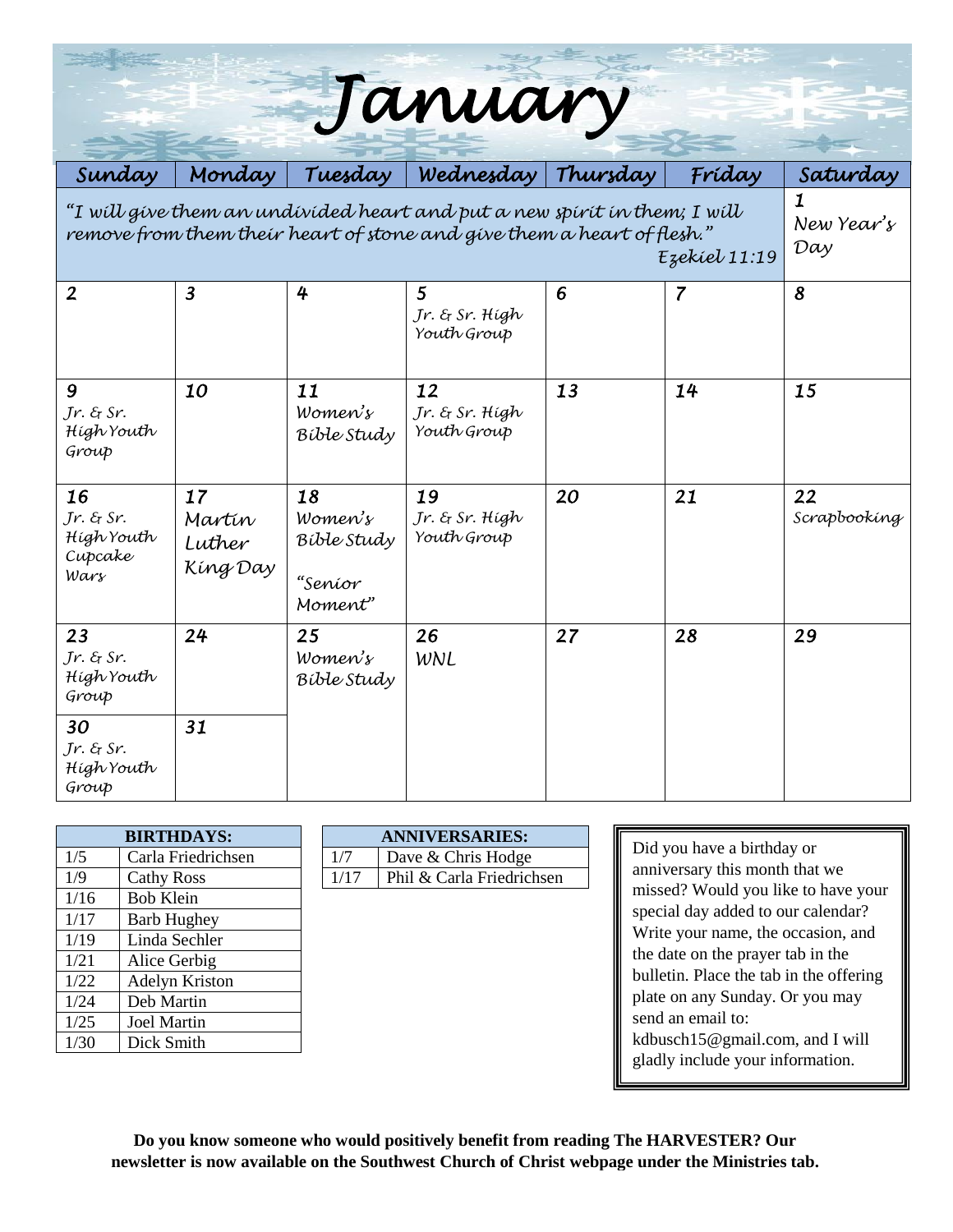## Growing Your Faith Kids Korner

*"Praise be to the God and Father of our Lord Jesus Christ! In his great mercy he has given us new birth into a living hope through the resurrection of Jesus Christ from the dead," 1 Peter 1:3*

**Spend time with the Lord each day this month by reading the following scriptures. To help commit them to memory, write in a journal or notepad and review daily.**

| JAN 1:         | Isaiah 43:16-19              |
|----------------|------------------------------|
| <b>JAN 2:</b>  | Lamentations 3:22-26         |
| <b>JAN 3:</b>  | Ecclesiastes 3:11-15         |
| JAN 4:         | Psalm 98:1-9                 |
| <b>JAN 5:</b>  | Psalm 90:12-17               |
| JAN 6:         | Jeremiah 29:11-14            |
| <b>JAN 7:</b>  | Philippians 3:7-14           |
| <b>JAN 8:</b>  | 2 Corinthians 5:17-21        |
| JAN 9:         | 1 Peter 1:3-9                |
| <b>JAN 10:</b> | Mark 12:28-33                |
| <b>JAN 11:</b> | Ezekiel 36:24-28             |
| <b>JAN 12:</b> | 1 Chronicles 16:8-14         |
| <b>JAN 13:</b> | Colossians 3:12-17           |
| <b>JAN 14:</b> | Hebrews 12:7-13              |
| <b>JAN 15:</b> | Isaiah 40:28-31              |
| <b>JAN 16:</b> | Philippians 4:4-9            |
| <b>JAN 17:</b> | Luke 14:28-35                |
| <b>JAN 18:</b> | <b>Romans 12:1-8</b>         |
| <b>JAN 19:</b> | Romans 12:9-16               |
| <b>JAN 20:</b> | Romans 12:17-21              |
| <b>JAN 21:</b> | Psalm $37:1-6$               |
| <b>JAN 22:</b> | Psalm 37:7-11                |
| <b>JAN 23:</b> | Psalm 37:18-19, 23-24, 27-28 |
| <b>JAN 24:</b> | 2 Peter 1:1-4                |
| <b>JAN 25:</b> | 2 Peter 1:5-11               |
| <b>JAN 26:</b> | Romans 8:18-25               |
| <b>JAN 27:</b> | 2 Corinthians 12:9-10        |
| <b>JAN 28:</b> | Psalm $27:1-4$               |
| <b>JAN 29:</b> | Psalm 27:5-8                 |
| <b>JAN 30:</b> | Psalm 27:9-14                |
|                |                              |

JAN 31: "Open my eyes that I may see wonderful things in your law." Psalm 119:18

Scripture list courtesy of www.swtblessings.com



**"Therefore, if anyone is in Christ, the new creation has come: The old has gone, the new is here!" 2 Corinthians 5:17**

**Find the underlined words from the verse above in the word-search below.** 

|  |  |  |  | $K \mid C \mid T \mid H \mid E \mid A \mid C \mid E \mid G \mid S \mid I$      |  |
|--|--|--|--|--------------------------------------------------------------------------------|--|
|  |  |  |  | $B$   O   H   J   L   5   1   5   N   P   O                                    |  |
|  |  |  |  | $N$   M   E   Q   C   H   R   I   S   T   L                                    |  |
|  |  |  |  | $O   E   R   T   U   W   H   Y   B   F   D$                                    |  |
|  |  |  |  | $I \mid C \mid E \mid H \mid A \mid T \mid J \mid A \mid K \mid M \mid L$      |  |
|  |  |  |  | $T   N   F   P   N   R   T   U   S   V   G$                                    |  |
|  |  |  |  | $A \mid W \mid O \mid I \mid Y \mid A \mid H \mid C \mid E \mid H \mid O \mid$ |  |
|  |  |  |  | $E$   J   R   L   O   N   P   E   S   T   N                                    |  |
|  |  |  |  | $R$ O $E$ U N E W V R Z E                                                      |  |
|  |  |  |  | $C   A   D   G   E   H   5   1   7   E   C$                                    |  |

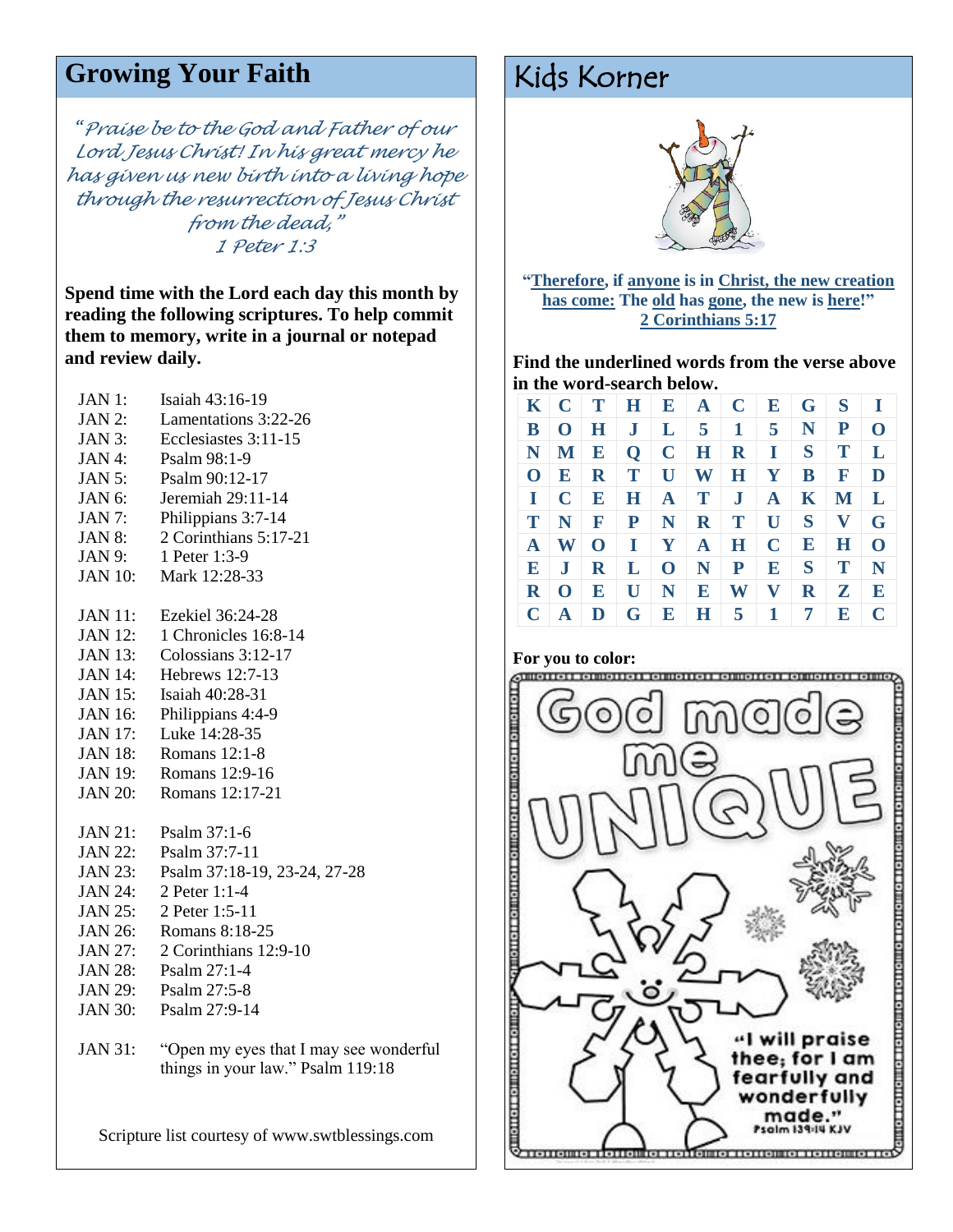## **Connect with Us**



www.facebook.com/swccbarberton WEEKLY WORSHIP TIMES:

Sunday Morning: Sunday School 9:30am Morning Worship 10:30am Tuesday Women's Bible Study: 10am

Nathan Robinson, Senior Minister Jared Friedrichsen, Worship Minister

Dan Conway, Youth Minister Cindy Weaver, Secretary

www.swccbarberton.com

(330) 825-7263

Love God Love People Lead People to Jesus

## **Youth Ministry**

**Junior Church:** Junior church classes have resumed during Sunday morning service. We are still looking for volunteers to teach. A sign-up sheet is posted in the foyer if you are interested, or you can speak with Dan Conway.

**Jr. & Sr. High Youth Group:** Shortened month for Sunday Youth Group and WNL get-togethers. See calendar.

### **Message from Dan:**

December was a roller coaster month in the youth group. We had some really great fun moments, and we had to shut down like the rest of the building did. While the building was closed students were able to stay in contact with both myself and each other through texting and other communication. They really are a close knit group. It is so much fun to work with the students, as you never know what you are going to get.

Craft Night - Can I brag about Mary Bradford? Mary is really good in an area that quite frankly, I am not. Mary organizes these craft nights and every so often we get the opportunity to turn her vision into a fun filled night. This craft was decorating Christmas ornaments and it went better than expected, mostly because Mary was in charge. On craft night my job is to stay out of the way, provide encouragement, and of course make the snacks. Proverbs 22:29 *"Do you see someone skilled in their work? They will serve before kings; they will not serve before officials of low rank".*

Christmas party - What to say about the Christmas party? There was a lot of merriment involved and it was the youth's party, so double win. We talked about Christ's birth in Luke 2, played games, ate good food, and bonded together. I love these kids, they are why I breathe, and working with them in a party style atmosphere is the best feeling in the world. The Christmas story in Luke 2 was read to the kids.

Dance recital - I also want to give a shout out to Victoria and Julia Friedrichsen. They both were part of a dance show connected with Praise His Name with Dancing. The show was called: Jesus the Priceless Gift. The show showed their natural talent of dancing and used it to worship the Savior. Psalm 149:3 *"Let them praise His name with dancing and make music to Him with timbrel and harp".*

What is next - In January we will have a Cupcake Wars event on Sunday January 16th from 6-8pm. The youth program will bake and decorate cupcakes, there will be a winner (they get a gift card). But the night's real winner will be local fire and police departments as they will get the extra cupcakes. It will be a wild and crazy night and I could use a judge (channel your Christian Gordon Ramsey), and a kitchen helper (if I'm in charge of the kitchen something bad will happen you know it, I know it- please help!). Please text me, call me, send me a Facebook message, or just say Dan I want to help at Church on Sunday.